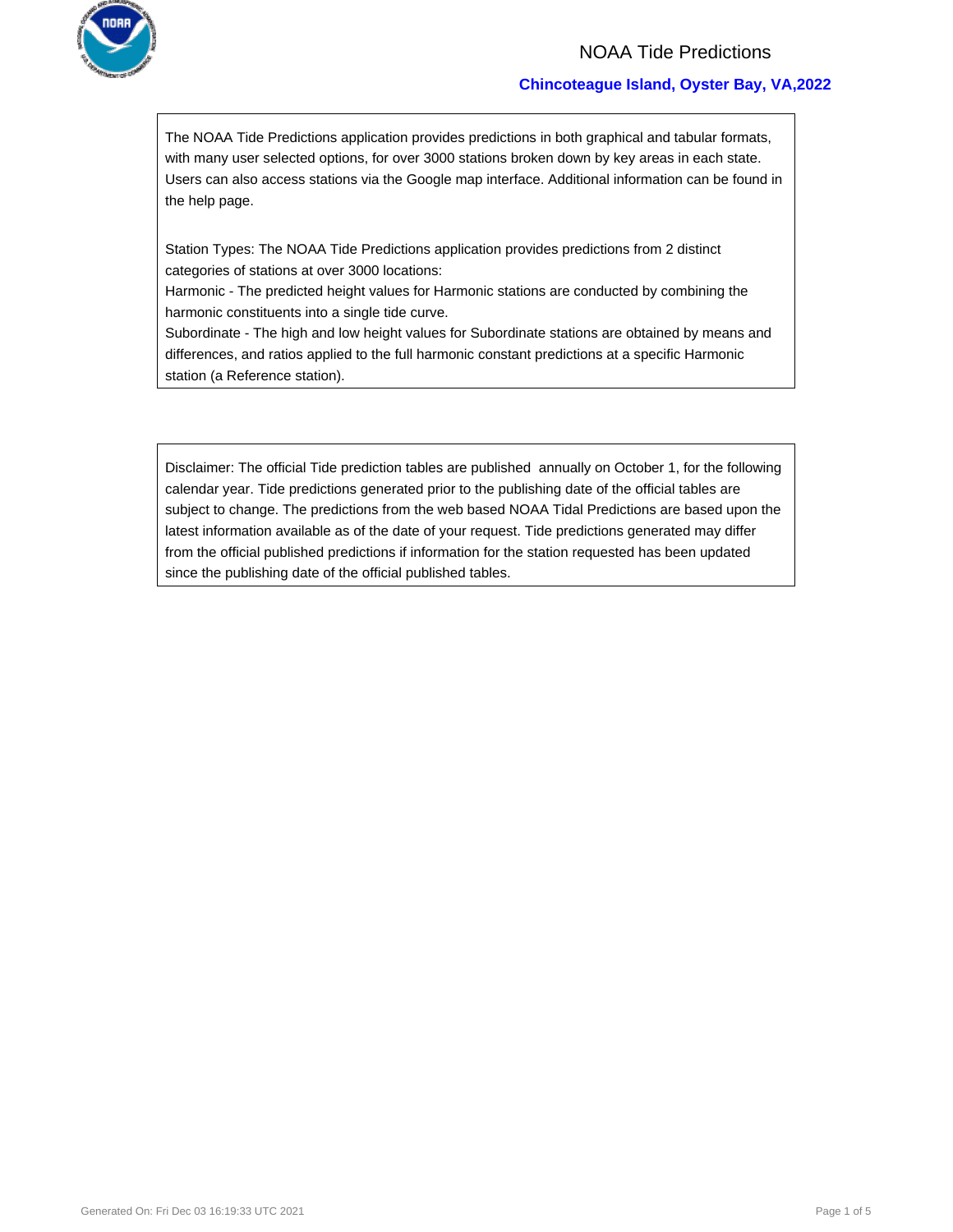



# Time Zone: LST\_LDT **Chincoteague Island, Oyster Bay, VA,2022**  Datum: MLLW **( 37 56.5N / 75 20.8W )**

**Times and Heights of High and Low Waters** 

| January        |                                                                              |      |                               |                                                                        |                                      |                            |                                                                                            |      |                               | February                                                                       |                                        | <b>March</b>                                                                          |                                   |                                                                                          |                   |                          |  |
|----------------|------------------------------------------------------------------------------|------|-------------------------------|------------------------------------------------------------------------|--------------------------------------|----------------------------|--------------------------------------------------------------------------------------------|------|-------------------------------|--------------------------------------------------------------------------------|----------------------------------------|---------------------------------------------------------------------------------------|-----------------------------------|------------------------------------------------------------------------------------------|-------------------|--------------------------|--|
| Time<br>Height |                                                                              | Time | Height                        |                                                                        | Time                                 |                            | Height                                                                                     | Time | Height                        | Time                                                                           | Height                                 | Time                                                                                  | Height                            |                                                                                          |                   |                          |  |
| 1              | h m<br>$01:24$ AM $-0.4$<br>07:33 AM 2.1<br>Sa 02:28 PM -0.3<br>07:51 PM 1.4 | ft   | cm<br>$-12$<br>64<br>-9<br>43 | h m<br>16 01:56 AM<br>08:05 AM<br>Su 02:56 PM<br>08:14 PM              | ft<br>cm<br>0.0<br>1.7<br>0.1<br>1.2 | $\Omega$<br>52<br>3<br>37  | h m<br>1<br>03:01 AM -0.5<br>09:08 AM 2.0<br>Tu 03:57 PM -0.3<br>09:24 PM 1.5<br>$\bullet$ | ft   | cm<br>$-15$<br>61<br>-9<br>46 | h m<br>1602:57 AM $-0.2$<br>09:02 AM 1.8<br>W 03:41 PM 0.0<br>$\circ$ 09:13 PM | ft<br>cm<br>-6<br>55<br>0<br>1.4<br>43 | h m<br>1<br>01:57 AM -0.4<br>08:03 AM 1.9<br>Tu 02:50 PM -0.2<br>08:17 PM 1.5         | ft<br>cm<br>-12<br>58<br>-6<br>46 | h m<br><b>16</b> 02:48 AM<br>08:50 AM<br>W 03:28 PM 0.1<br>09:02 PM 1.5                  | ft<br>0.0<br>1.7  | cm<br>0<br>52<br>3<br>46 |  |
| 2<br>$\bullet$ | 02:19 AM -0.5<br>08:27 AM 2.1<br>Su 03:22 PM -0.3<br>08:45 PM 1.4            |      | -15<br>64<br>-9<br>43         | 1702:38 AM -0.1<br>08:47 AM<br>M 03:33 PM 0.1<br>08:56 PM<br>$\circ$   | 1.7<br>1.2                           | -3<br>52<br>3<br>37        | 2<br>03:53 AM -0.6<br>09:58 AM 2.0<br>W 04:43 PM -0.3<br>10:14 PM 1.5                      |      | -18<br>61<br>-9<br>46         | <b>17</b> 03:38 AM -0.2<br>09:41 AM 1.8<br>Th 04:18 PM -0.1<br>09:54 PM 1.5    | -6<br>55<br>$-3$<br>46                 | 2<br>02:50 AM -0.4<br>08:51 AM 1.9<br>W<br>03:33 PM -0.3<br>09:06 PM 1.6<br>$\bullet$ | -12<br>58<br>-9<br>49             | 1703:33 AM -0.1<br>09:31 AM 1.8<br>Th 04:06 PM 0.0<br>09:45 PM 1.6                       |                   | -3<br>55<br>0<br>49      |  |
| 3              | 03:12 AM -0.5<br>09:22 AM 2.2<br>M 04:14 PM -0.3<br>09:39 PM 1.4             |      | -15<br>67<br>-9<br>43         | 18 03:18 AM -0.1<br>09:28 AM 1.8<br>Tu 04:10 PM 0.1<br>09:38 PM        | 1.3                                  | -3<br>55<br>3<br>40        | 04:44 AM -0.5<br>10:45 AM 1.9<br>Th 05:28 PM -0.3<br>11:03 PM 1.5                          |      | -15<br>58<br>-9<br>46         | <b>18</b> 04:20 AM -0.2<br>10:20 AM 1.8<br>F<br>04:55 PM -0.1<br>10:35 PM 1.6  | -6<br>55<br>$-3$<br>49                 | 03:40 AM -0.5<br>09:37 AM 1.8<br>Th 04:15 PM -0.3<br>09:52 PM 1.6                     | $-15$<br>55<br>-9<br>49           | <b>18</b> 04:17 AM -0.2<br>10:12 AM 1.8<br>F<br>04:43 PM -0.1<br>10:27 PM 1.8<br>$\circ$ |                   | -6<br>55<br>-3<br>55     |  |
| 4              | 04:05 AM -0.5<br>10:15 AM 2.1<br>Tu 05:05 PM -0.3<br>10:33 PM 1.4            |      | -15<br>64<br>-9<br>43         | 19903:58 AM -0.1<br>10:07 AM 1.8<br>W 04:48 PM<br>10:19 PM             | 0.0<br>1.3                           | -3<br>55<br>$\Omega$<br>40 | 05:34 AM -0.4<br>4<br>11:30 AM 1.8<br>F<br>06:12 PM -0.2<br>11:50 PM 1.5                   |      | $-12$<br>55<br>-6<br>46       | 19 05:04 AM -0.2<br>11:00 AM 1.7<br>Sa 05:34 PM -0.1<br>11:18 PM 1.6           | -6<br>52<br>$-3$<br>49                 | 04:27 AM -0.4<br>4<br>10:19 AM 1.8<br>F<br>04:54 PM -0.3<br>10:36 PM 1.7              | -12<br>55<br>-9<br>52             | 1905:02 AM -0.3<br>10:53 AM 1.8<br>Sa 05:22 PM -0.1<br>11:10 PM 1.8                      |                   | -9<br>55<br>-3<br>55     |  |
| 5              | 04:59 AM -0.5<br>11:06 AM 2.0<br>W 05:56 PM -0.3<br>11:26 PM 1.4             |      | -15<br>61<br>-9<br>43         | $2004:39$ AM $-0.1$<br>10:46 AM 1.8<br>Th 05:27 PM<br>11:00 PM         | 0.0<br>1.3<br>40                     | -3<br>55<br>$\Omega$       | 5<br>06:25 AM -0.2<br>12:14 PM 1.6<br>Sa 06:56 PM -0.2                                     |      | -6<br>49<br>-6                | 2005:51 AM -0.1<br>11:40 AM 1.6<br>Su 06:15 PM -0.1                            | -3<br>49<br>-3                         | 5<br>05:13 AM -0.3<br>11:01 AM 1.6<br>Sa 05:33 PM -0.2<br>11:19 PM 1.7                | -9<br>49<br>-6<br>52              | $20$ 05:47 AM -0.2<br>11:35 AM 1.7<br>Su 06:02 PM -0.2<br>11:54 PM 1.9                   |                   | -6<br>52<br>-6<br>58     |  |
| 6              | 05:53 AM -0.4<br>11:56 AM 1.9<br>Th 06:47 PM -0.2                            |      | $-12$<br>58<br>-6             | 21 05:21 AM -0.1<br>11:25 AM 1.7<br>F<br>06:06 PM<br>11:42 PM          | 0.0<br>43<br>-1.4                    | -3<br>52<br>$\Omega$       | 6<br>12:38 AM 1.5<br>07:18 AM -0.1<br>Su 12:58 PM 1.4<br>07:40 PM 0.0                      |      | 46<br>-3<br>43<br>$\Omega$    | 21 12:02 AM 1.7<br>06:42 AM -0.1<br>M 12:24 PM 1.5<br>06:59 PM -0.1            | 52<br>$-3$<br>46<br>-3                 | 05:59 AM -0.2<br>11:42 AM 1.5<br>Su 06:13 PM -0.1                                     | -6<br>46<br>-3                    | 21 06:36 AM -0.2<br>12:18 PM 1.6<br>M 06:45 PM -0.1                                      |                   | -6<br>49<br>-3           |  |
| 7<br>F         | 12:18 AM 1.4<br>06:49 AM -0.2<br>12:46 PM 1.7<br>07:38 PM -0.1               |      | 43<br>-6<br>52<br>-3          | 2206:07 AM 0.0<br>12:05 PM<br>Sa 06:48 PM 0.0                          | 1.7                                  | $\mathbf 0$<br>52<br>0     | $01:26$ AM $1.4$<br>08:12 AM 0.1<br>M 01:45 PM 1.3<br>08:25 PM                             | 0.1  | 43<br>3<br>40<br>3            | 22 12:51 AM 1.7<br>07:38 AM 0.0<br>Tu 01:11 PM 1.4<br>07:48 PM                 | 52<br>0<br>43<br>0.0<br>0              | 12:02 AM 1.6<br>06:46 AM 0.0<br>12:23 PM 1.4<br>M<br>06:54 PM 0.1                     | 49<br>0<br>43<br>3                | 22 12:41 AM 1.9<br>07:28 AM -0.1<br>Tu 01:04 PM 1.5<br>07:33 PM -0.1                     |                   | 58<br>-3<br>46<br>-3     |  |
| 8              | $01:12$ AM $1.4$<br>07:48 AM -0.1<br>Sa 01:36 PM 1.5<br>08:27 PM -0.1        |      | 43<br>-3<br>46<br>-3          | 23 12:27 AM 1.4<br>06:58 AM<br>Su 12:48 PM<br>07:32 PM                 | 43<br>0.0<br>1.6<br>0.0              | 0<br>49<br>0               | 8<br>02:18 AM 1.4<br>09:08 AM 0.2<br>Tu 02:35 PM 1.1<br>09:12 PM 0.1<br>$\bullet$          |      | 43<br>6<br>34<br>3            | 23 01:45 AM 1.7<br>08:38 AM 0.1<br>W 02:06 PM 1.3<br>$0.08:43$ PM 0.0          | 52<br>3<br>40<br>0                     | 8<br>12:46 AM 1.6<br>07:36 AM 0.1<br>Tu 01:06 PM 1.2<br>07:37 PM 0.2                  | 49<br>3<br>37<br>6                | 2301:31 AM 1.9<br>08:25 AM<br>W 01:54 PM<br>08:26 PM                                     | 0.0<br>1.4<br>0.0 | 58<br>0<br>43<br>0       |  |
| 9              | 02:09 AM 1.3<br>08:48 AM 0.1<br>Su 02:28 PM 1.3<br>$\bullet$ 09:15 PM 0.0    |      | 40<br>3<br>40<br>$\Omega$     | 24 01:16 AM 1.5<br>07:54 AM<br>M 01:35 PM<br>08:19 PM                  | 46<br>0.1<br>1.5<br>0.0              | 3<br>46<br>0               | 9<br>03:15 AM 1.4<br>10:07 AM 0.3<br>W 03:31 PM 1.0<br>10:02 PM 0.2                        |      | 43<br>9<br>30<br>6            | 24 02:48 AM 1.7<br>09:44 AM 0.1<br>Th 03:10 PM 1.2<br>09:44 PM 0.0             | 52<br>3<br>37<br>0                     | 01:34 AM 1.5<br>9<br>08:28 AM 0.3<br>W<br>01:54 PM 1.1<br>08:25 PM 0.3                | 46<br>9<br>34<br>9                | 2402:28 AM 1.8<br>09:27 AM 0.1<br>Th 02:52 PM<br>09:25 PM                                | - 1.3<br>0.1      | 55<br>3<br>40<br>3       |  |
|                | <b>10</b> 03:07 AM 1.3<br>09:49 AM 0.2<br>M 03:22 PM 1.2<br>10:03 PM 0.1     |      | 40<br>6<br>37<br>3            | 25 02:10 AM 1.5<br>08:55 AM<br>Tu 02:29 PM<br><b>↑ 09:11 PM</b>        | 46<br>0.1<br>1.3<br>0.0              | 3<br>40<br>0               | <b>10</b> 04:15 AM 1.4<br>11:08 AM 0.4<br>Th 04:30 PM 1.0<br>10:55 PM 0.2                  |      | 43<br>12<br>30<br>6           | 25 03:57 AM 1.7<br>10:53 AM 0.1<br>F<br>04:19 PM 1.2<br>10:49 PM -0.1          | 52<br>3<br>37<br>-3                    | 1002:28 AM 1.4<br>09:23 AM 0.4<br>Th 02:48 PM 1.1<br>$\bullet$ 09:17 PM 0.3           | 43<br>12<br>34<br>9               | 25 03:32 AM 1.8<br>10:33 AM 0.2<br>03:58 PM 1.2<br>F<br>10:30 PM 0.1<br>$\bullet$        |                   | 55<br>6<br>37<br>3       |  |
|                | 11 04:07 AM 1.4<br>10:51 AM 0.2<br>Tu 04:18 PM 1.1<br>10:50 PM 0.1           |      | 43<br>6<br>34<br>3            | 26 03:11 AM 1.6<br>09:59 AM 0.1<br>W 03:31 PM<br>10:07 PM -0.1         | 49<br>1.3                            | 3<br>40<br>-3              | 11 05:14 AM 1.4<br>12:09 PM 0.4<br>F<br>05:26 PM 1.0<br>11:50 PM 0.2                       |      | 43<br>12<br>30<br>6           | 26 05:06 AM 1.7<br>12:02 PM 0.1<br>Sa 05:27 PM 1.2<br>11:55 PM -0.1            | 52<br>3<br>37<br>-3                    | 11<br>03:29 AM 1.4<br>10:22 AM 0.5<br>F<br>03:49 PM 1.0<br>10:14 PM 0.3               | 43<br>15<br>30<br>9               | 26 04:43 AM 1.7<br>11:42 AM 0.2<br>Sa 05:10 PM 1.2<br>11:39 PM 0.1                       |                   | 52<br>6<br>37<br>3       |  |
|                | 1205:02 AM 1.4<br>11:52 AM 0.3<br>W 05:12 PM 1.1<br>11:38 PM 0.1             |      | 43<br>9<br>34<br>3            | 27 04:16 AM 1.7<br>11:06 AM 0.1<br>Th 04:35 PM 1.2<br>11:06 PM -0.1    | 37                                   | 52<br>3<br>-3              | 1206:08 AM 1.5<br>01:03 PM 0.3<br>Sa 06:18 PM 1.1                                          |      | 46<br>9<br>34                 | 27 06:11 AM 1.8<br>01:06 PM 0.0<br>Su 06:29 PM 1.3                             | 55<br>$\Omega$<br>40                   | 1204:33 AM 1.4<br>11:23 AM 0.5<br>Sa 04:50 PM 1.1<br>11:13 PM 0.3                     | 43<br>15<br>34<br>9               | 27 05:55 AM 1.7<br>12:49 PM 0.1<br>Su 06:20 PM 1.3                                       |                   | 52<br>3<br>40            |  |
|                | 1305:52 AM 1.5<br>12:48 PM 0.2<br>Th 06:02 PM 1.1                            |      | 46<br>6<br>34                 | 28 05:20 AM 1.8<br>12:14 PM 0.0<br>F 05:39 PM 1.2                      | 55                                   | $\Omega$<br>37             | 13 12:42 AM 0.1<br>06:56 AM 1.6<br>Su 01:48 PM 0.2<br>07:04 PM 1.2                         |      | 3<br>49<br>6<br>37            | $2812:59$ AM $-0.3$<br>07:10 AM 1.9<br>M 02:01 PM -0.1<br>07:25 PM 1.4         | -9<br>58<br>-3<br>43                   | 1306:32 AM 1.5<br>01:19 PM 0.4<br>Su 06:45 PM 1.2                                     | 46<br>12<br>37                    | <b>28</b> 12:47 AM 0.0<br>06:59 AM 1.7<br>M 01:49 PM 0.1<br>07:20 PM 1.4                 |                   | 0<br>52<br>3<br>43       |  |
| F              | 14 12:26 AM 0.1<br>06:39 AM 1.6<br>01:36 PM 0.2<br>06:48 PM 1.1              |      | 3<br>49<br>6<br>34            | 29 12:08 AM -0.2<br>06:22 AM 1.9<br>Sa 01:18 PM -0.1<br>06:39 PM 1.3   |                                      | -6<br>58<br>$-3$<br>40     | 1401:30 AM 0.0<br>07:40 AM 1.6<br>M 02:27 PM 0.2<br>07:48 PM 1.3                           |      | 0<br>49<br>6<br>40            |                                                                                |                                        | 1401:09 AM 0.2<br>07:23 AM 1.6<br>M 02:07 PM 0.3<br>07:34 PM 1.3                      | 6<br>49<br>9<br>40                | $2901:51$ AM $-0.1$<br>07:55 AM 1.8<br>Tu 02:40 PM 0.0<br>08:13 PM 1.5                   |                   | -3<br>55<br>0<br>46      |  |
|                | 1501:12 AM 0.0<br>07:22 AM 1.6<br>Sa 02:18 PM 0.2<br>07:32 PM 1.2            |      | 0<br>49<br>6<br>37            | $30$ 01:09 AM -0.4<br>07:20 AM 2.0<br>Su 02:16 PM -0.2<br>07:37 PM 1.3 | -12<br>61                            | -6<br>40                   | 1502:15 AM -0.1<br>08:22 AM 1.7<br>Tu 03:05 PM 0.1<br>08:31 PM 1.3                         |      | -3<br>52<br>3<br>40           |                                                                                |                                        | 1502:01 AM 0.1<br>08:08 AM 1.7<br>Tu 02:49 PM 0.2<br>08:19 PM 1.4                     | 3<br>52<br>6<br>43                | 3002:48 AM -0.2<br>08:44 AM 1.8<br>W 03:24 PM -0.1<br>09:00 PM 1.6                       |                   | -6<br>55<br>-3<br>49     |  |
|                |                                                                              |      |                               | 31 02:07 AM -0.5<br>08:16 AM 2.0<br>M 03:08 PM -0.3<br>08:31 PM 1.4    | -15<br>61                            | -9<br>43                   |                                                                                            |      |                               |                                                                                |                                        |                                                                                       |                                   | $31$ 03:39 AM $-0.3$<br>09:28 AM 1.7<br>Th 04:04 PM -0.2<br>09:45 PM 1.7                 |                   | -9<br>52<br>-6<br>52     |  |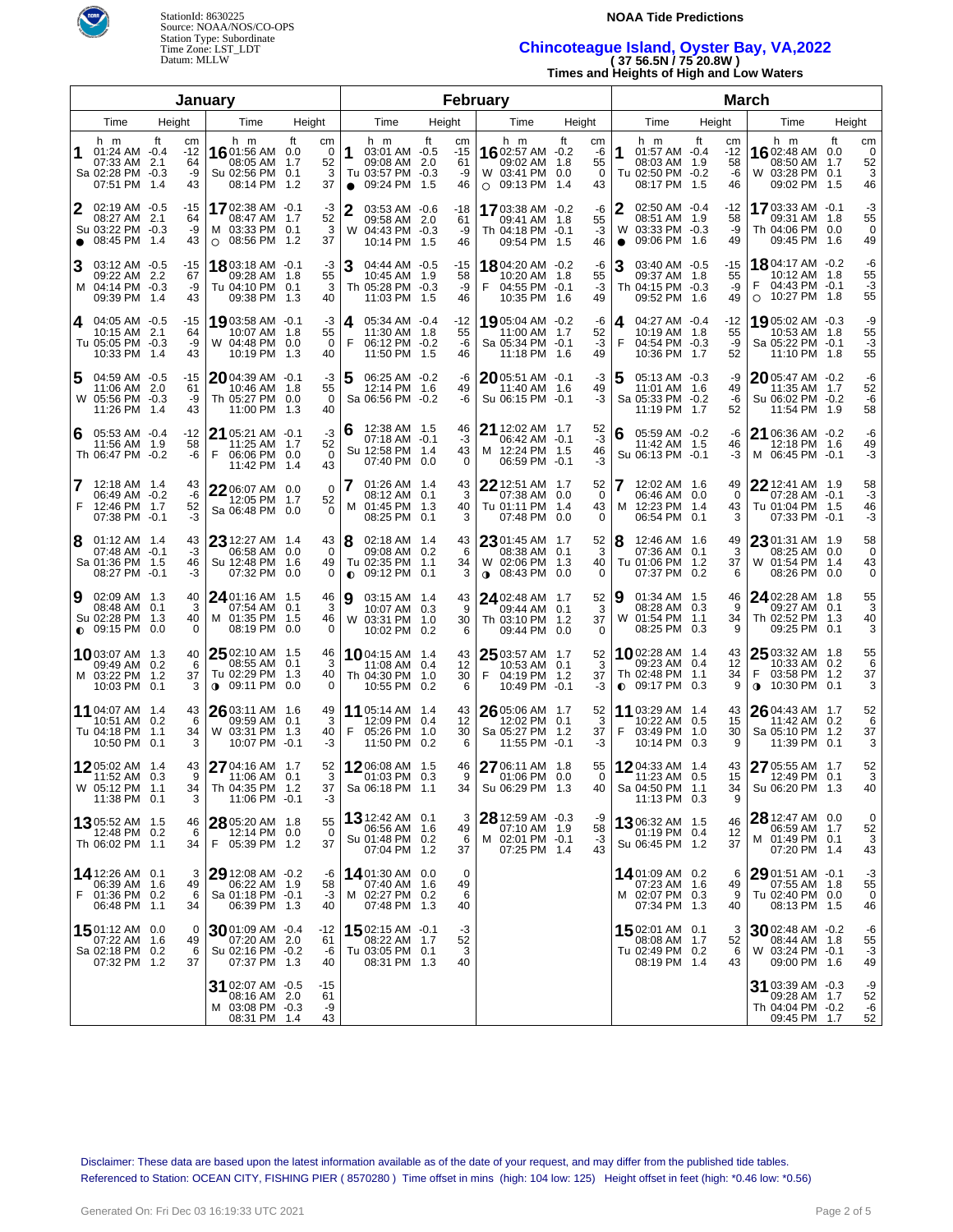



Time Zone: LST\_LDT **Chincoteague Island, Oyster Bay, VA,2022**  Datum: MLLW **( 37 56.5N / 75 20.8W )** 

**Times and Heights of High and Low Waters** 

|                |                                                                           | April                                   | May                                                                                       |                                               |                      |                                                                           |    |                                  | June      |                                                                                             |    |                            |           |                                                                              |     |                            |                                                                                |    |                            |
|----------------|---------------------------------------------------------------------------|-----------------------------------------|-------------------------------------------------------------------------------------------|-----------------------------------------------|----------------------|---------------------------------------------------------------------------|----|----------------------------------|-----------|---------------------------------------------------------------------------------------------|----|----------------------------|-----------|------------------------------------------------------------------------------|-----|----------------------------|--------------------------------------------------------------------------------|----|----------------------------|
|                | Time                                                                      | Height                                  | Time                                                                                      | Height                                        |                      | Time                                                                      |    | Height                           |           | Time                                                                                        |    | Height                     |           | Time                                                                         |     | Height                     | Time                                                                           |    | Height                     |
| 1<br>$\bullet$ | h m<br>04:25 AM -0.3<br>10:10 AM 1.7<br>04:42 PM -0.2<br>10:27 PM 1.8     | ft<br>сm<br>-9<br>52<br>-6<br>55        | h m<br>16 03:56 AM -0.2<br>09:40 AM 1.8<br>Sa 04:08 PM -0.1<br>O 10:00 PM 2.0             | ft<br>cm<br>-6<br>55<br>$-3$<br>61            | 1                    | h m<br>04:49 AM -0.1<br>10:21 AM 1.5<br>Su 04:43 PM 0.0<br>10:39 PM 1.9   | ft | cm<br>-3<br>46<br>$\Omega$<br>58 |           | h m<br><b>16</b> 04:25 AM $-0.2$<br>09:59 AM 1.6<br>M 04:22 PM -0.2<br>$\circ$ 10:25 PM 2.3 | ft | cm<br>-6<br>49<br>-6<br>70 | 1<br>W    | h m<br>05:46 AM 0.1<br>11:15 AM 1.3<br>05:29 PM 0.2<br>11:37 PM 1.8          | ft  | cm<br>3<br>40<br>6<br>55   | h m<br>16 05:56 AM -0.2<br>11:25 AM 1.5<br>Th 05:47 PM -0.3<br>11:56 PM 2.2    | ft | cm<br>-6<br>46<br>-9<br>67 |
| 2              | 05:09 AM -0.3<br>10:51 AM 1.6<br>Sa 05:18 PM -0.1<br>11:08 PM 1.8         | -9<br>49<br>-3<br>55                    | 1704:43 AM -0.2<br>10:25 AM 1.7<br>Su 04:50 PM -0.2<br>10:46 PM 2.1                       | -6<br>52<br>-6<br>64                          | 2<br>м               | 05:29 AM 0.0<br>11:01 AM 1.4<br>05:19 PM 0.1<br>11:19 PM 1.9              |    | 0<br>43<br>3<br>58               |           | 1705:17 AM -0.3<br>10:50 AM 1.6<br>Tu 05:11 PM -0.3<br>11:16 PM 2.3                         |    | -9<br>49<br>-9<br>70       | 2         | 06:26 AM 0.2<br>11:56 AM 1.3<br>Th 06:10 PM 0.2                              |     | 6<br>40<br>6               | 1706:50 AM -0.2<br>12:20 PM 1.5<br>F<br>06:44 PM -0.2                          |    | -6<br>46<br>-6             |
| 3              | 05:51 AM -0.2<br>11:31 AM 1.5<br>Su 05:55 PM -0.1<br>11:48 PM 1.8         | -6<br>46<br>-3<br>55                    | 1805:32 AM -0.3<br>11:11 AM 1.7<br>M 05:34 PM -0.2<br>11:34 PM 2.1                        | -9<br>52<br>-6<br>64                          | 3                    | 06:09 AM 0.1<br>11:41 AM 1.4<br>Tu 05:57 PM 0.1                           |    | 3<br>43<br>3                     |           | 1806:09 AM -0.2<br>11:41 AM 1.5<br>W 06:02 PM -0.2                                          |    | -6<br>46<br>-6             | F         | 12:18 AM 1.8<br>07:08 AM 0.3<br>12:38 PM 1.3<br>06:53 PM 0.3                 |     | 55<br>9<br>40<br>9         | 18 12:50 AM 2.1<br>07:46 AM -0.1<br>Sa 01:16 PM 1.5<br>07:43 PM -0.1           |    | 64<br>-3<br>46<br>-3       |
| 4              | 06:33 AM -0.1<br>12:10 PM 1.4<br>M 06:32 PM 0.1                           | -3<br>43<br>3                           | 1906:22 AM -0.2<br>11:59 AM 1.6<br>Tu 06:21 PM -0.1                                       | -6<br>49<br>-3                                | 4<br>W               | 12:00 AM 1.8<br>06:50 AM 0.2<br>12:22 PM 1.3<br>06:37 PM 0.2              |    | 55<br>6<br>40<br>6               |           | 19 12:10 AM 2.2<br>07:05 AM -0.1<br>Th 12:35 PM 1.5<br>06:57 PM -0.1                        |    | 67<br>-3<br>46<br>-3       | 4         | 01:01 AM 1.7<br>07:52 AM 0.3<br>Sa 01:22 PM 1.3<br>07:39 PM 0.4              |     | 52<br>9<br>40<br>12        | 19 01:45 AM 1.9<br>08:42 AM -0.1<br>Su 02:15 PM 1.5<br>08:46 PM 0.0            |    | 58<br>-3<br>46<br>0        |
| 5              | 12:29 AM 1.7<br>07:17 AM 0.1<br>Tu 12:50 PM 1.3<br>07:12 PM               | 52<br>3<br>40<br>0.2<br>6               | 20 12:24 AM 2.1<br>07:17 AM -0.1<br>W 12:48 PM 1.5<br>07:13 PM -0.1                       | 64<br>$-3$<br>46<br>-3                        |                      | 12:42 AM 1.7<br>07:34 AM 0.3<br>Th 01:04 PM 1.3<br>07:21 PM 0.3           |    | 52<br>9<br>40<br>9               | F         | 2001:05 AM 2.1<br>08:03 AM -0.1<br>01:31 PM 1.4<br>07:57 PM 0.0                             |    | 64<br>$-3$<br>43<br>0      |           | 01:45 AM 1.7<br>08:38 AM 0.4<br>Su 02:09 PM 1.3<br>08:30 PM 0.4              |     | 52<br>12<br>40<br>12       | 2002:41 AM 1.8<br>09:36 AM 0.0<br>M 03:16 PM 1.5<br>09:51 PM 0.1               |    | 55<br>$\Omega$<br>46<br>3  |
| 6              | $01:11$ AM $1.7$<br>08:03 AM 0.2<br>W 01:33 PM 1.2<br>07:55 PM            | 52<br>6<br>37<br>0.3<br>9               | <b>21</b> 01:17 AM 2.0<br>08:15 AM 0.0<br>Th 01:42 PM 1.4<br>08:10 PM                     | 61<br>$\overline{0}$<br>43<br>0.0<br>$\Omega$ | 6<br>F               | 01:27 AM 1.7<br>08:21 AM 0.4<br>01:49 PM 1.2<br>08:09 PM 0.4              |    | 52<br>12<br>37<br>12             |           | <b>21</b> 02:02 AM 2.0<br>09:04 AM 0.0<br>Sa 02:32 PM 1.4<br>09:02 PM 0.1                   |    | 61<br>0<br>43<br>3         | 6<br>м    | 02:31 AM 1.6<br>09:24 AM 0.4<br>03:00 PM 1.3<br>09:25 PM 0.4                 |     | 49<br>12<br>40<br>12       | 21 03:39 AM 1.6<br>10:29 AM 0.1<br>Tu 04:20 PM 1.5<br>$0.10:56$ PM 0.2         |    | 49<br>3<br>46<br>6         |
|                | 7 01:57 AM 1.6<br>08:52 AM 0.3<br>Th 02:19 PM 1.2<br>08:44 PM             | 49<br>9<br>37<br>0.4<br>12              | $2202:15$ AM $1.9$<br>09:17 AM 0.1<br>02:42 PM 1.3<br>F<br>09:13 PM 0.1                   | 58<br>3<br>40<br>3                            |                      | 02:15 AM 1.6<br>09:11 AM 0.5<br>Sa 02:39 PM 1.2<br>09:02 PM 0.4           |    | 49<br>15<br>37<br>12             |           | 22 03:03 AM 1.8<br>10:04 AM 0.1<br>Su 03:38 PM 1.4<br>$0.10:08$ PM 0.1                      |    | 55<br>3<br>43<br>3         | $\bullet$ | 03:21 AM 1.6<br>10:10 AM 0.4<br>Tu 03:54 PM 1.4<br>10:22 PM 0.4              |     | 49<br>12<br>43<br>12       | 22 04:38 AM 1.5<br>11:20 AM 0.1<br>W 05:22 PM 1.6                              |    | 46<br>3<br>49              |
| 8<br>F         | 02:48 AM 1.5<br>09:45 AM 0.5<br>03:11 PM<br>09:38 PM                      | 46<br>15<br>34<br>1.1<br>0.4<br>12      | 23 03:19 AM 1.8<br>10:22 AM 0.2<br>Sa 03:50 PM 1.3<br>$0.10:20 \text{ PM}$                | 55<br>6<br>40<br>0.1<br>3                     | 8                    | 03:07 AM 1.5<br>10:02 AM 0.5<br>Su 03:34 PM 1.2<br>09:59 PM 0.5           |    | 46<br>15<br>37<br>15             |           | 23 04:08 AM 1.7<br>11:03 AM 0.1<br>M 04:47 PM 1.4<br>11:16 PM 0.2                           |    | 52<br>3<br>43<br>6         | 8<br>W    | 04:14 AM 1.5<br>10:57 AM 0.3<br>04:51 PM 1.5<br>11:21 PM                     | 0.4 | 46<br>9<br>46<br>12        | 23 12:01 AM 0.3<br>05:36 AM 1.4<br>Th 12:09 PM 0.1<br>06:17 PM 1.6             |    | 9<br>43<br>3<br>49         |
| 9              | 03:46 AM 1.5<br>10:40 AM 0.5<br>Sa 04:10 PM<br>$\bullet$ 10:35 PM 0.4     | 46<br>15<br>1.1<br>34<br>12             | 24 04:29 AM 1.7<br>11:27 AM 0.2<br>Su 05:02 PM 1.3<br>11:30 PM 0.1                        | 52<br>6<br>40<br>3                            | Ι9<br>M<br>$\bullet$ | 04:04 AM 1.5<br>10:53 AM 0.5<br>04:33 PM 1.3<br>10:57 PM 0.4              |    | 46<br>15<br>40<br>12             |           | 24 05:12 AM 1.6<br>11:58 AM 0.1<br>Tu 05:52 PM 1.5                                          |    | 49<br>3<br>46              | 9         | 05:09 AM 1.5<br>11:45 AM 0.2<br>Th 05:45 PM 1.7                              |     | 46<br>6<br>52              | 24 01:04 AM 0.3<br>06:29 AM 1.3<br>F<br>12:55 PM 0.1<br>07:05 PM 1.7           |    | 9<br>40<br>3<br>52         |
|                | <b>10</b> 04:48 AM 1.5<br>11:37 AM 0.5<br>Su 05:12 PM 1.2<br>11:35 PM 0.4 | 46<br>15<br>37<br>12                    | 25 05:38 AM 1.7<br>12:28 PM 0.1<br>M 06:10 PM 1.4                                         | 52<br>3<br>43                                 |                      | <b>10</b> 05:00 AM 1.5<br>11:43 AM 0.4<br>Tu 05:30 PM 1.4<br>11:56 PM 0.4 |    | 46<br>12<br>43<br>12             |           | <b>25</b> 12:23 AM 0.2<br>06:12 AM 1.5<br>W 12:49 PM 0.1<br>06:47 PM 1.6                    |    | 6<br>46<br>3<br>49         | F         | 10 12:22 AM 0.3<br>06:04 AM 1.5<br>12:35 PM 0.1<br>06:38 PM 1.8              |     | 9<br>46<br>3<br>55         | $2502:01$ AM 0.2<br>07:17 AM 1.3<br>Sa 01:40 PM 0.1<br>07:48 PM 1.7            |    | 6<br>40<br>3<br>52         |
|                | 11 05:48 AM 1.5<br>12:31 PM 0.5<br>M 06:09 PM                             | 46<br>15<br>-1.3<br>40                  | 26 12:38 AM 0.1<br>06:40 AM 1.6<br>Tu 01:23 PM 0.1<br>07:08 PM 1.5                        | 3<br>49<br>3<br>46                            |                      | 11 05:54 AM 1.6<br>12:31 PM 0.3<br>W 06:23 PM 1.5                         |    | 49<br>9<br>46                    |           | $26$ 01:26 AM 0.1<br>07:03 AM 1.5<br>Th 01:35 PM 0.1<br>07:33 PM 1.7                        |    | 3<br>46<br>3<br>52         |           | 11 01:22 AM 0.1<br>06:57 AM 1.5<br>Sa 01:25 PM 0.0<br>07:30 PM 2.0           |     | 3<br>46<br>0<br>61         | 26 02:49 AM 0.2<br>08:01 AM 1.3<br>Su 02:24 PM 0.1<br>08:30 PM 1.8             |    | 6<br>40<br>3<br>55         |
|                | <b>12</b> 12:33 AM 0.3<br>06:41 AM 1.6<br>Tu 01:20 PM<br>07:00 PM 1.4     | 9<br>49<br>12 <sup>1</sup><br>0.4<br>43 | 27 01:41 AM 0.0<br>07:33 AM 1.6<br>W 02:11 PM 0.0<br>07:56 PM 1.6                         | $\mathbf 0$<br>49<br>$\Omega$<br>49           |                      | <b>12</b> 12:53 AM 0.3<br>06:45 AM 1.6<br>Th 01:18 PM 0.2<br>07:12 PM 1.7 |    | 9<br>49<br>6<br>52               | F.        | 27 02:21 AM 0.1<br>07:49 AM 1.4<br>02:17 PM 0.1<br>08:15 PM 1.8                             |    | 3<br>43<br>3<br>55         |           | 1202:20 AM 0.0<br>07:50 AM 1.5<br>Su 02:17 PM -0.1<br>08:22 PM 2.2           |     | $\Omega$<br>46<br>-3<br>67 | 27 03:31 AM 0.2<br>08:44 AM 1.3<br>M 03:05 PM 0.1<br>09:11 PM 1.8              |    | 6<br>40<br>3<br>55         |
|                | <b>13</b> 01:28 AM 0.2<br>07:28 AM 1.7<br>W 02:04 PM 0.2<br>07:46 PM 1.6  | 6<br>52<br>6<br>49                      | 28 02:36 AM 0.0<br>08:19 AM 1.6<br>Th 02:52 PM 0.0<br>08:39 PM 1.7                        | 0<br>49<br>$\Omega$<br>52                     | F                    | $1301:49$ AM 0.1<br>07:33 AM 1.6<br>02:04 PM 0.0<br>07:59 PM 1.9          |    | 3<br>49<br>0<br>58               |           | 28 03:09 AM 0.1<br>08:31 AM 1.4<br>Sa 02:56 PM 0.0<br>08:55 PM 1.8                          |    | 3<br>43<br>0<br>55         | м         | 1303:15 AM -0.1<br>08:43 AM 1.5<br>03:09 PM -0.2<br>09:14 PM 2.3             |     | -3<br>46<br>-6<br>70       | 28 04:09 AM 0.2<br>09:26 AM 1.3<br>Tu 03:46 PM 0.1<br>09:52 PM 1.8             |    | 6<br>40<br>3<br>55         |
|                | 1402:19 AM 0.1<br>08:12 AM 1.7<br>Th 02:46 PM 0.1<br>08:31 PM 1.7         | 3<br>52<br>3<br>52                      | $2903:25$ AM $-0.1$<br>09:01 AM 1.6<br>F<br>03:31 PM -0.1<br>09:20 PM 1.8                 | -3<br>49<br>-3<br>55                          |                      | 1402:43 AM 0.0<br>08:21 AM 1.7<br>Sa 02:50 PM -0.1<br>08:46 PM 2.1        |    | 0<br>52<br>-3<br>64              |           | 29 03:51 AM 0.1<br>09:12 AM 1.4<br>Su 03:34 PM 0.1<br>09:34 PM 1.9                          |    | 3<br>43<br>3<br>58         |           | 14 04:09 AM -0.2<br>09:36 AM 1.5<br>Tu 04:00 PM -0.3<br>$\circ$ 10:08 PM 2.3 |     | -6<br>46<br>-9<br>70       | 29 04:46 AM 0.2<br>10:08 AM 1.3<br>W 04:26 PM 0.1<br>10:34 PM 1.9<br>$\bullet$ |    | 6<br>40<br>3<br>58         |
| F              | 15 03:08 AM -0.1<br>08:56 AM 1.8<br>03:27 PM 0.0<br>09:15 PM 1.9          | -3<br>55<br>0<br>58                     | $30$ 04:08 AM $\,$ -0.1 $\,$<br>09:41 AM 1.5<br>Sa 04:07 PM 0.0<br>$\bullet$ 10:00 PM 1.9 | -3<br>46<br>$\Omega$<br>58                    |                      | 15 03:35 AM -0.2<br>09:10 AM 1.7<br>Su 03:36 PM -0.2<br>09:35 PM 2.2      |    | -6<br>52<br>-6<br>67             | $\bullet$ | $30$ 04:30 AM 0.1<br>09:53 AM 1.3<br>M 04:12 PM 0.1<br>10:14 PM 1.9                         |    | 3<br>40<br>3<br>58         |           | 1505:02 AM -0.2<br>10:30 AM 1.5<br>W 04:53 PM -0.3<br>11:02 PM 2.3           |     | -6<br>46<br>-9<br>70       | 30 05:24 AM 0.2<br>10:50 AM 1.3<br>Th 05:06 PM 0.1<br>11:15 PM 1.9             |    | 6<br>40<br>3<br>58         |
|                |                                                                           |                                         |                                                                                           |                                               |                      |                                                                           |    |                                  |           | 31 05:08 AM 0.1<br>10:34 AM 1.3<br>Tu 04:50 PM 0.1<br>10:55 PM 1.9                          |    | 3<br>40<br>3<br>58         |           |                                                                              |     |                            |                                                                                |    |                            |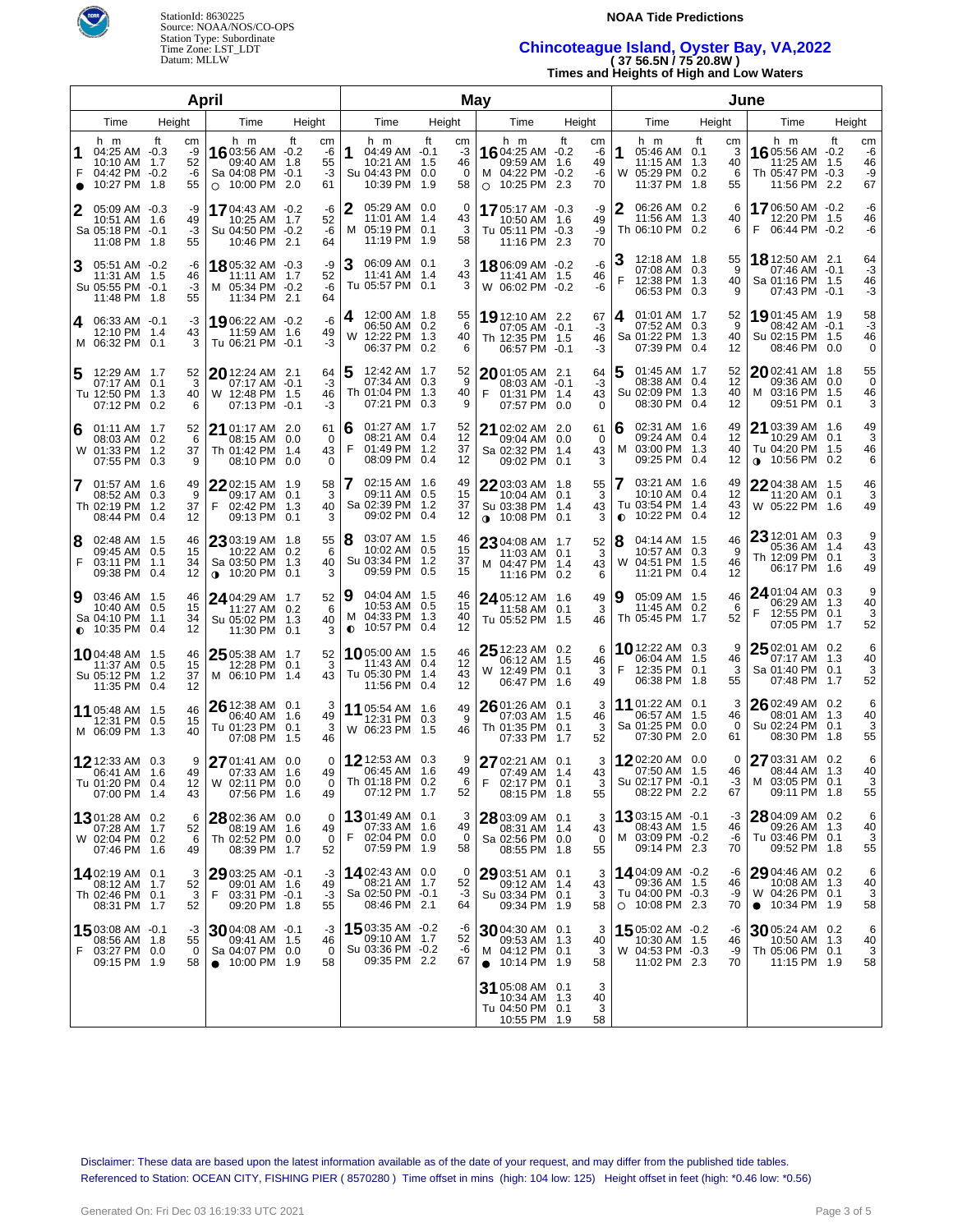



Time Zone: LST\_LDT **Chincoteague Island, Oyster Bay, VA,2022**  Datum: MLLW **( 37 56.5N / 75 20.8W )** 

**Times and Heights of High and Low Waters** 

| July           |                                                                           |                                |                                                                                 |                              |                     | <b>August</b>                                                              |     |                           |                                                                              |                                              |                | <b>September</b>                                                                      |     |                           |                                                                              |                  |                           |
|----------------|---------------------------------------------------------------------------|--------------------------------|---------------------------------------------------------------------------------|------------------------------|---------------------|----------------------------------------------------------------------------|-----|---------------------------|------------------------------------------------------------------------------|----------------------------------------------|----------------|---------------------------------------------------------------------------------------|-----|---------------------------|------------------------------------------------------------------------------|------------------|---------------------------|
| Time<br>Height |                                                                           | Time                           | Height                                                                          |                              | Time                | Height                                                                     |     | Time                      | Height                                                                       |                                              | Time           | Height                                                                                |     | Time                      | Height                                                                       |                  |                           |
| F              | h m<br>06:02 AM 0.2<br>11:32 AM 1.3<br>05:46 PM 0.2<br>11:55 PM 1.8       | tt<br>cm<br>6<br>40<br>6<br>55 | h m<br>16 06:29 AM -0.2<br>12:02 PM 1.6<br>Sa 06:29 PM -0.3                     | ft<br>cm<br>-6<br>49<br>-9   | 1                   | h m<br>12:07 AM 1.8<br>06:47 AM 0.2<br>M 12:27 PM 1.5<br>06:50 PM 0.2      | ft  | сm<br>55<br>6<br>46<br>6  | h m<br><b>16</b> 12:52 AM 1.8<br>07:32 AM<br>Tu 01:19 PM<br>08:00 PM 0.1     | tt<br>cm<br>55<br>0<br>0.0<br>55<br>1.8<br>3 | 1              | h m<br>12:58 AM 1.7<br>07:31 AM 0.2<br>Th 01:26 PM 1.9<br>08:11 PM 0.3                | tt  | cm<br>52<br>6<br>58<br>9  | h m<br><b>16</b> 01:50 AM 1.4<br>08:20 AM<br>02:20 PM<br>09:19 PM 0.5        | tt<br>0.3<br>1.7 | cm<br>43<br>9<br>52<br>15 |
| 2              | 06:41 AM 0.3<br>12:13 PM<br>Sa 06:29 PM 0.2                               | 9<br>40<br>1.3<br>6            | 17 12:31 AM 2.1<br>07:20 AM -0.1<br>Su 12:56 PM 1.6<br>07:26 PM -0.1            | 64<br>-3<br>49<br>-3         | $\mathbf{2}$        | 12:46 AM 1.8<br>07:25 AM 0.2<br>Tu 01:09 PM 1.6<br>07:38 PM 0.3            |     | 55<br>6<br>49<br>9        | 1701:38 AM 1.6<br>08:18 AM<br>W 02:08 PM 1.7<br>08:56 PM 0.2                 | 49<br>3<br>0.1<br>52<br>6                    | 2<br>F         | 01:43 AM 1.6<br>08:18 AM 0.2<br>02:17 PM 1.9<br>09:10 PM 0.4                          |     | 49<br>6<br>58<br>12       | 17 02:39 AM 1.3<br>09:09 AM 0.5<br>Sa 03:14 PM 1.7<br>$\bullet$ 10:17 PM 0.6 |                  | 40<br>15<br>52<br>18      |
|                | 12:35 AM 1.8<br>07:21 AM 0.3<br>Su 12:55 PM 1.4<br>07:13 PM 0.3           | 55<br>9<br>43<br>9             | 1801:21 AM 1.9<br>08:10 AM -0.1<br>M 01:50 PM 1.6<br>08:25 PM 0.0               | 58<br>-3<br>49<br>0          | 3                   | 01:26 AM 1.7<br>08:06 AM 0.2<br>W 01:54 PM 1.6<br>08:31 PM 0.3             |     | 52<br>6<br>49<br>9        | 1802:26 AM 1.5<br>09:05 AM<br>Th 03:01 PM 1.7<br>09:55 PM 0.4                | 46<br>0.2<br>6<br>52<br>12                   | 3<br>$\bullet$ | 02:35 AM 1.5<br>09:11 AM 0.3<br>Sa 03:16 PM 1.9<br>10:13 PM 0.4                       |     | 46<br>9<br>58<br>12       | <b>18</b> 03:35 AM 1.2<br>10:04 AM 0.5<br>Su 04:15 PM 1.6<br>11:18 PM 0.6    |                  | 37<br>15<br>49<br>18      |
| 4              | $01:15$ AM $1.7$<br>08:02 AM 0.3<br>M 01:39 PM 1.4<br>08:02 PM 0.3        | 52<br>9<br>43<br>9             | 19 02:11 AM 1.7<br>09:00 AM 0.0<br>Tu 02:45 PM 1.6<br>09:26 PM 0.2              | 52<br>$\mathbf 0$<br>49<br>6 | 4                   | 02:09 AM 1.6<br>08:51 AM 0.2<br>Th 02:44 PM 1.7<br>09:28 PM 0.4            |     | 49<br>6<br>52<br>12       | 19 03:17 AM 1.3<br>09:53 AM<br>03:58 PM 1.6<br>F<br>$\bullet$ 10:56 PM 0.5   | 40<br>9<br>0.3<br>49<br>15                   | 4              | 03:36 AM 1.4<br>10:10 AM 0.3<br>Su 04:22 PM 1.9<br>11:20 PM 0.4                       |     | 43<br>9<br>58<br>12       | 19 04:37 AM 1.2<br>11:01 AM 0.6<br>M 05:20 PM 1.6                            |                  | 37<br>18<br>49            |
| 5              | 01:57 AM 1.7<br>08:45 AM 0.3<br>Tu 02:26 PM 1.4<br>08:55 PM 0.4           | 52<br>9<br>43<br>12            | 2003:03 AM 1.5<br>09:49 AM   0.1<br>W 03:43 PM 1.6<br>10:28 PM 0.3<br>$\bullet$ | 46<br>3<br>49<br>9           | 5<br>F<br>$\bullet$ | 03:00 AM 1.5<br>09:39 AM 0.2<br>03:40 PM 1.8<br>10:29 PM 0.4               |     | 46<br>6<br>55<br>12       | 2004:15 AM 1.2<br>10:45 AM 0.4<br>Sa 04:59 PM 1.6<br>11:59 PM 0.5            | 37<br>12<br>49<br>15                         | 5              | 04:44 AM 1.3<br>11:14 AM 0.2<br>M 05:31 PM 1.9                                        |     | 40<br>6<br>58             | $20$ 12:19 AM 0.7<br>05:40 AM 1.2<br>Tu 11:59 AM 0.5<br>06:18 PM             | 1.7              | 21<br>37<br>15<br>52      |
| 6              | 02:42 AM 1.6<br>09:29 AM 0.3<br>W 03:17 PM 1.5<br>09:52 PM 0.4            | 49<br>9<br>46<br>12            | $2103:58$ AM $1.4$<br>10:38 AM 0.2<br>Th 04:42 PM 1.6<br>11:32 PM 0.4           | 43<br>6<br>49<br>12          | 6                   | 03:57 AM 1.4<br>10:33 AM 0.2<br>Sa 04:42 PM 1.8<br>11:34 PM 0.3            |     | 43<br>6<br>55<br>9        | 21 05:15 AM 1.2<br>11:38 AM 0.4<br>Su 05:59 PM 1.6                           | 37<br>12<br>49                               |                | 12:27 AM 0.4<br>05:53 AM 1.4<br>Tu 12:20 PM 0.1<br>06:36 PM 2.0                       |     | 12<br>43<br>3<br>61       | $21$ 01:12 AM 0.6<br>06:35 AM 1.3<br>W 12:55 PM 0.5<br>07:08 PM              | 1.7              | 18<br>40<br>15<br>52      |
| 7              | 03:33 AM 1.5<br>10:16 AM 0.2<br>Th 04:13 PM 1.6<br>$\bullet$ 10:52 PM 0.3 | 46<br>6<br>49<br>9             | $2204:56$ AM $1.3$<br>11:26 AM 0.2<br>F<br>05:40 PM 1.6                         | 40<br>6<br>49                |                     | 05:01 AM 1.4<br>11:31 AM 0.1<br>Su 05:46 PM 1.9                            |     | 43<br>3<br>58             | 22 01:01 AM 0.5<br>06:14 AM 1.2<br>M 12:33 PM 0.4<br>06:53 PM                | 15<br>37<br>12<br>1.7<br>52                  | W              | 01:31 AM 0.2<br>06:57 AM 1.5<br>01:25 PM 0.0<br>07:36 PM                              | 2.1 | 6<br>46<br>$\Omega$<br>64 | $2201:56$ AM 0.5<br>07:22 AM 1.4<br>Th 01:46 PM 0.4<br>07:51 PM              | 1.8              | 15<br>43<br>12<br>55      |
| 8<br>F         | 04:29 AM 1.5<br>11:05 AM 0.2<br>05:11 PM 1.8<br>11:55 PM 0.3              | 46<br>6<br>55                  | 23 12:35 AM 0.4<br>05:53 AM 1.2<br>Sa 12:16 PM 0.3<br>06:33 PM 1.7              | 12<br>37<br>9<br>52          | 8<br>м              | 12:40 AM 0.3<br>06:06 AM 1.4<br>12:33 PM 0.0<br>06:49 PM 2.0               |     | 9<br>43<br>$\Omega$<br>61 | $2301:54$ AM 0.5<br>07:05 AM 1.3<br>Tu 01:26 PM 0.4<br>07:41 PM              | 15<br>40<br>12<br>1.7<br>52                  |                | 02:28 AM 0.1<br>07:55 AM 1.6<br>Th 02:26 PM -0.1<br>08:30 PM 2.1                      |     | 3<br>49<br>-3<br>64       | $2302:35$ AM $0.4$<br>08:06 AM 1.6<br>F<br>02:33 PM 0.3<br>08:32 PM          | 1.9              | 12<br>49<br>9<br>58       |
| 9              | 05:28 AM 1.4<br>11:58 AM 0.1<br>Sa 06:09 PM 1.9                           | 43<br>3<br>58                  | 24 01:35 AM 0.4<br>06:45 AM 1.2<br>Su 01:06 PM 0.3<br>07:21 PM 1.7              | 12<br>37<br>9<br>52          | 9                   | 01:44 AM 0.2<br>07:08 AM 1.4<br>Tu 01:35 PM -0.1<br>07:48 PM               | 2.1 | 6<br>43<br>-3<br>64       | 24 02:37 AM 0.5<br>07:52 AM<br>W 02:15 PM 0.3<br>08:24 PM                    | 15<br>1.3<br>40<br>9<br>55<br>1.8            | 9<br>F         | 03:19 AM 0.0<br>08:49 AM 1.7<br>03:22 PM -0.2<br>09:20 PM 2.1                         |     | 0<br>52<br>-6<br>64       | $24$ 03:11 AM 0.3<br>08:47 AM 1.7<br>Sa 03:16 PM 0.2<br>09:11 PM 1.9         |                  | 9<br>52<br>6<br>58        |
|                | 1012:58 AM 0.2<br>06:27 AM 1.4<br>Su 12:54 PM 0.0<br>07:06 PM 2.0         | 6<br>43<br>0<br>61             | 25 02:25 AM 0.4<br>07:33 AM 1.2<br>M 01:54 PM 0.2<br>08:06 PM 1.8               | 12<br>37<br>- 6<br>55        |                     | <b>10</b> 02:44 AM 0.1<br>08:06 AM 1.5<br>W 02:35 PM -0.2<br>08:44 PM 2.2  |     | 3<br>46<br>-6<br>67       | $2503:15$ AM 0.4<br>08:35 AM 1.4<br>Th 03:00 PM 0.2<br>09:05 PM 1.9          | 12<br>43<br>6<br>58                          |                | $10^{04:05 \text{ AM } -0.1}$<br>09:39 AM 1.8<br>Sa 04:14 PM -0.2<br>$O$ 10:08 PM 2.1 |     | -3<br>55<br>-6<br>64      | $2503:46$ AM 0.2<br>09:28 AM 1.8<br>Su 03:59 PM 0.1<br>$\bullet$ 09:50 PM    | 1.9              | 6<br>55<br>3<br>58        |
|                | 11 02:00 AM 0.1<br>07:25 AM 1.4<br>M 01:52 PM -0.1<br>08:02 PM 2.2        | 3<br>43<br>-3<br>67            | 26 03:08 AM 0.3<br>08:18 AM 1.3<br>Tu 02:40 PM 0.2<br>08:49 PM 1.8              | 9<br>40<br>6<br>55           |                     | 11 03:38 AM -0.1<br>09:02 AM 1.6<br>Th 03:32 PM -0.3<br>09:38 PM           | 2.2 | -3<br>49<br>-9<br>67      | $2603:50$ AM 0.3<br>09:17 AM 1.5<br>F<br>03:42 PM 0.1<br>09:44 PM            | 9<br>46<br>3<br>1.9<br>58                    |                | 11 04:48 AM -0.1<br>10:28 AM 1.9<br>Su 05:04 PM -0.2<br>10:54 PM 2.0                  |     | -3<br>58<br>-6<br>61      | 26 04:22 AM 0.1<br>10:08 AM 1.9<br>M 04:41 PM 0.1<br>10:29 PM                | 1.9              | 3<br>58<br>3<br>58        |
|                | 1202:59 AM 0.0<br>08:22 AM 1.5<br>Tu 02:49 PM -0.2<br>08:58 PM 2.2        | 0<br>46<br>-6<br>67            | 27 03:46 AM 0.3<br>09:01 AM 1.3<br>W 03:23 PM 0.2<br>09:31 PM 1.9               | 9<br>40<br>6<br>58           | F                   | 1204:28 AM $-0.1$<br>09:57 AM 1.7<br>04:26 PM -0.3<br>$\circ$ 10:30 PM 2.2 |     | -3<br>52<br>-9<br>67      | 27 04:24 AM 0.3<br>09:57 AM 1.6<br>Sa 04:22 PM 0.1<br>$\bullet$ 10:22 PM 1.9 | 9<br>49<br>3<br>58                           |                | 1205:29 AM -0.1<br>11:15 AM 1.9<br>M 05:52 PM -0.1<br>11:38 PM 1.9                    |     | -3<br>58<br>-3<br>58      | 27 04:58 AM 0.1<br>10:49 AM 2.0<br>Tu 05:25 PM 0.1<br>11:09 PM 1.8           |                  | 3<br>61<br>55             |
|                | 1303:54 AM -0.1<br>09:18 AM 1.5<br>W 03:44 PM -0.3<br>$O$ 09:53 PM 2.3    | -3<br>46<br>-9<br>70           | 28 04:22 AM 0.3<br>09:43 AM 1.4<br>Th 04:04 PM 0.1<br>$\bullet$ 10:12 PM 1.9    | 9<br>43<br>3<br>58           |                     | 1305:15 AM -0.2<br>10:49 AM 1.7<br>Sa 05:19 PM -0.3<br>11:19 PM 2.1        |     | -6<br>52<br>-9<br>64      | 28 04:59 AM 0.2<br>10:38 AM 1.7<br>Su 05:03 PM 0.1<br>11:00 PM 1.9           | 6<br>52<br>3<br>58                           |                | 1306:10 AM 0.0<br>12:00 PM 1.9<br>Tu 06:41 PM 0.0                                     |     | 0<br>58<br>0              | 28 05:36 AM 0.1<br>11:31 AM 2.1<br>W 06:11 PM 0.1<br>11:51 PM 1.8            |                  | 3<br>64<br>3<br>55        |
|                | 14 04:47 AM -0.2<br>10:13 AM 1.6<br>Th 04:39 PM -0.4<br>10:47 PM 2.3      | -6<br>49<br>-12<br>70          | 29 04:57 AM 0.2<br>10:25 AM 1.4<br>F<br>04:44 PM 0.1<br>10:51 PM 1.9            | 6<br>43<br>3<br>58           |                     | <b>14</b> 06:01 AM -0.2<br>11:40 AM 1.8<br>Su 06:12 PM -0.2                |     | -6<br>55<br>-6            | 29 05:34 AM 0.2<br>11:18 AM 1.8<br>M 05:45 PM 0.1<br>11:38 PM 1.9            | 6<br>55<br>3<br>58                           |                | 14 12:21 AM 1.7<br>06:51 AM 0.1<br>W 12:45 PM 1.9<br>07:31 PM 0.2                     |     | 52<br>3<br>58<br>6        | 29 06:17 AM 0.1<br>12:16 PM 2.1<br>Th 07:01 PM 0.2                           |                  | 3<br>64<br>6              |
| F              | 1505:38 AM -0.2<br>11:08 AM 1.6<br>05:33 PM -0.3<br>11:40 PM 2.2          | -6<br>49<br>-9<br>67           | $30$ 05:33 AM 0.2<br>11:06 AM 1.5<br>Sa 05:25 PM 0.1<br>11:30 PM 1.9            | 6<br>46<br>3<br>58           |                     | <b>15</b> 12:06 AM 2.0<br>06:47 AM -0.1<br>M 12:30 PM 1.8<br>07:05 PM -0.1 |     | 61<br>-3<br>55<br>-3      | 30 06:10 AM 0.2<br>11:58 AM 1.8<br>Tu 06:29 PM 0.2                           | 6<br>55<br>6                                 |                | 1501:04 AM 1.6<br>07:34 AM 0.2<br>Th 01:31 PM 1.8<br>08:24 PM 0.3                     |     | 49<br>6<br>55<br>9        | 30 12:36 AM 1.6<br>07:02 AM 0.2<br>01:04 PM 2.1<br>F<br>07:56 PM 0.3         |                  | 49<br>6<br>64<br>9        |
|                |                                                                           |                                | 31 06:09 AM 0.2<br>11:46 AM 1.5<br>Su 06:06 PM 0.2                              | 6<br>46<br>6                 |                     |                                                                            |     |                           | 31 12:17 AM 1.8<br>06:49 AM 0.2<br>W 12:40 PM 1.9<br>07:18 PM 0.2            | 55<br>6<br>58<br>6                           |                |                                                                                       |     |                           |                                                                              |                  |                           |